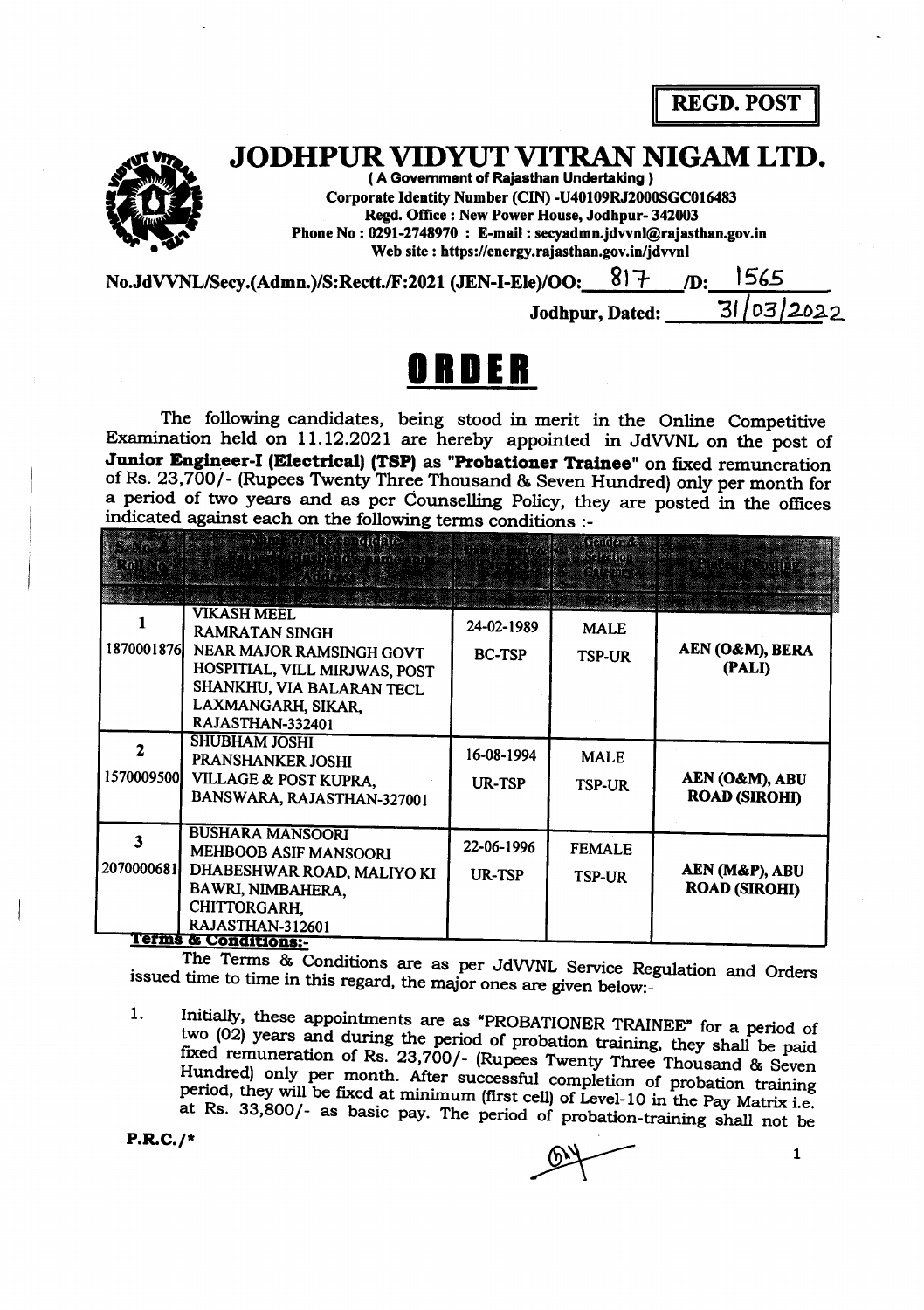counted for grant of annual grade increment(s). However, the period spent as Probationer Trainee shall be counted for experience & eligibility for promotion.

Provided that the probationer trainee, if any, who is already in-service of JdVVNL may opt either for fixed remuneration or to continue in existing pay and all the admissible allowances he/she is receiving prior to joining as probation trainee Junior Engineer-I (Electrical) (not the pay in the prescribed level of new post in the pay matrix), whichever is more beneficial to him/her. In case he/she opts for existing pay band with grade paylpay in pay matrix level, he/she shall also be entitled for annual grade increment during probation training period. In case he/she opts for fixed remuneration, he/she shall be paid only frxed remuneration @ Rs.23,7OOl- (Rupees TWenty Three Thousand & Seven Hundred only) per month during the probation training period and the period of probation In the period of probation of the same period and the period of probation<br>training shall not be counted for grant of Annual Grade Increment(s) to him/her

- $2.$ This appointment is provisional and subject to verification of the mark sheet and Degree from the concerned University/Institution. In the event of revealing anything adverse against any candidate, his/her appointment orde
- 3. During the period of probation training, these probationer-trainees shall be entitled only to fixed remuneration as above and shall not be entitled to Special Pay, Dearness pay, Dearness Allowance, House Rent Allowance, Ci Compensatory Allowance, Conveyance Allowance or any other allowance(s) called<br>by whatever name.<br>In case of In-Service Employee of JdVVNL, if he/she opt for fixed remuneration, he/she shall be entitled only to fixed remuneration as above and shall not be entitled to Special Pay, Dearness pay, Dearness Allowance, House Rent Allowance, City Compensatory Allowance, Conveyance Allowance or any other allowance(s) called by whatever name.
- $4.$ gtving Services of the above Probationer-Trainees can be terminated at any time by giving one month's notice in writing or by giving one month's remuneration in lieu thereof.
- 5. Services of above Probationer Trainees can be terminated without any kind of notice and/or compensation if misconduct of any description is prima facie found to have been committed by him/her. notice and/or compensation if misconduct of any description is prima facie
- 6. At the time of joining duties, the above Probationer-Trainees shall have to execute a "Bond" (Performa enclosed as **Appendix-A**) on Non-Judicial stamp paper of Rs.500/- issued in the name of candidate with the specific not executing Bond in favour of JdVVNL, for giving an undertaking that he/she will<br>not leave his/her-training/service or resign or take-up another employment<br>during the period of 'Probation-Training' as well as within one vear during the period of 'Probation-Training' as well as within one year after completion of Probation-Training' and also during any other training period as well as after completion of such training, within a minimum period of 1 year, if such training period is for a period exceeding three  $(03)$  months but up to six  $(06)$  months and within two  $(02)$  years, if it exceeds six  $(06)$  months but in case he/she **breaches these provisions**, he/she is liable to him/her, including the expenses incurred by JdVVNL on such training(s) subject to maximum of Rs. 3,50,000/- (Rupees Three lac fifty thousand only)

P.R.C.7\*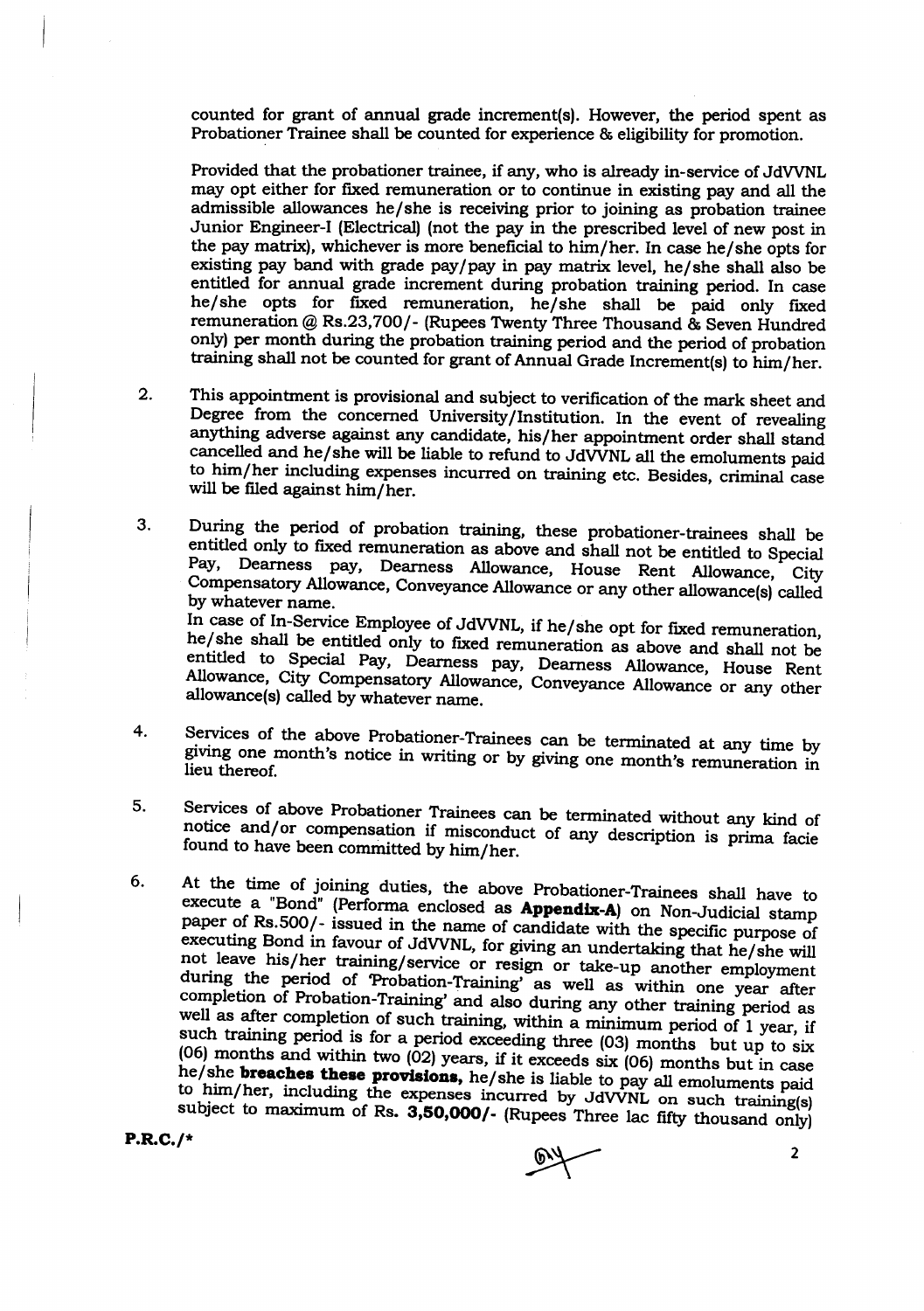(excluding the amount paid to him/ her by way of travelling and daily allowance under the relevant regulations) and any other amount that may be due to JdVVNL, together with interest  $@12%$  per annum from the date of demand to the date of payment in lump-sum.

- 7. After completion of 3 years period, the above candidates may resign from Nigam's services by grving three (03) months' notice in writing to the Competent Authority. However, in case of breach of this provision by any candidate, he/she shall be liable to pay the amount of salary for the notice period falling short of three (03) months as compensation to the JdWNL. In case of any default, such amount may be deducted from the amount due to him/her.
- 8. The Probationer Trainees will have to bring a "Surety" of an employee of Central/ State Government or Public Undertaking getting pay in Pay Matrix Level L-10 (Old Grade Pay-36O0) or above. In this kind of surety, it shalt have to be mentioned that in case he/she leaves service of JdVVNL without making compliance of conditions as stipulated at para 6 above, that employee of Central/State Government or Public Undertaking shall pay compensation, as above, to JdVVNL (Performa enclosed as **Appendix-B).**
- The above Probationer Trainees if not already possessing one of the qualifications mentioned hereunder, in the "computer" field, shall be required to acquire anyone of the following qualifications in Computer proficiency 9.
	- (i) "O" or Higher Level Certificate Course conducted by DOEACC under control of the Department of Electronics, Government of India.<br>OR

(ii) Certificate course on Computer concept by NIELIT, New Delhi.<br>OR

(iii) Computer Operator & Programming Assistant (COPA)/Data Preparation and Computer Software (DPCS) certificate organized under National/State Council of Vocational Training Scheme.

- (iv) Degree/Diploma in Computer Science/Computer Applications from a University established by Law in India or from an institution recognized by the Government.
- OR<br>
(v) Senior Secondary Certificate from a recognised board of secondary<br>
education in the country, Computer Science/Computer Application as one<br>
of the subjects.

OR (vi) Diploma in computer science & Engineering from a polytechnic institution recognized by the Government.

- OR<br>
(vii) Rajasthan State Certificate Course in Information Technology (RSCIT)<br>
conducted by Vardhaman Mahaveer Open University, Kota under control<br>
of Rajasthan Knowledge Corporation Limited.
	-

(viii) CIC/CIT from IGNOU. OR

 $\overline{\mathbf{3}}$ 

P.R.C.7\*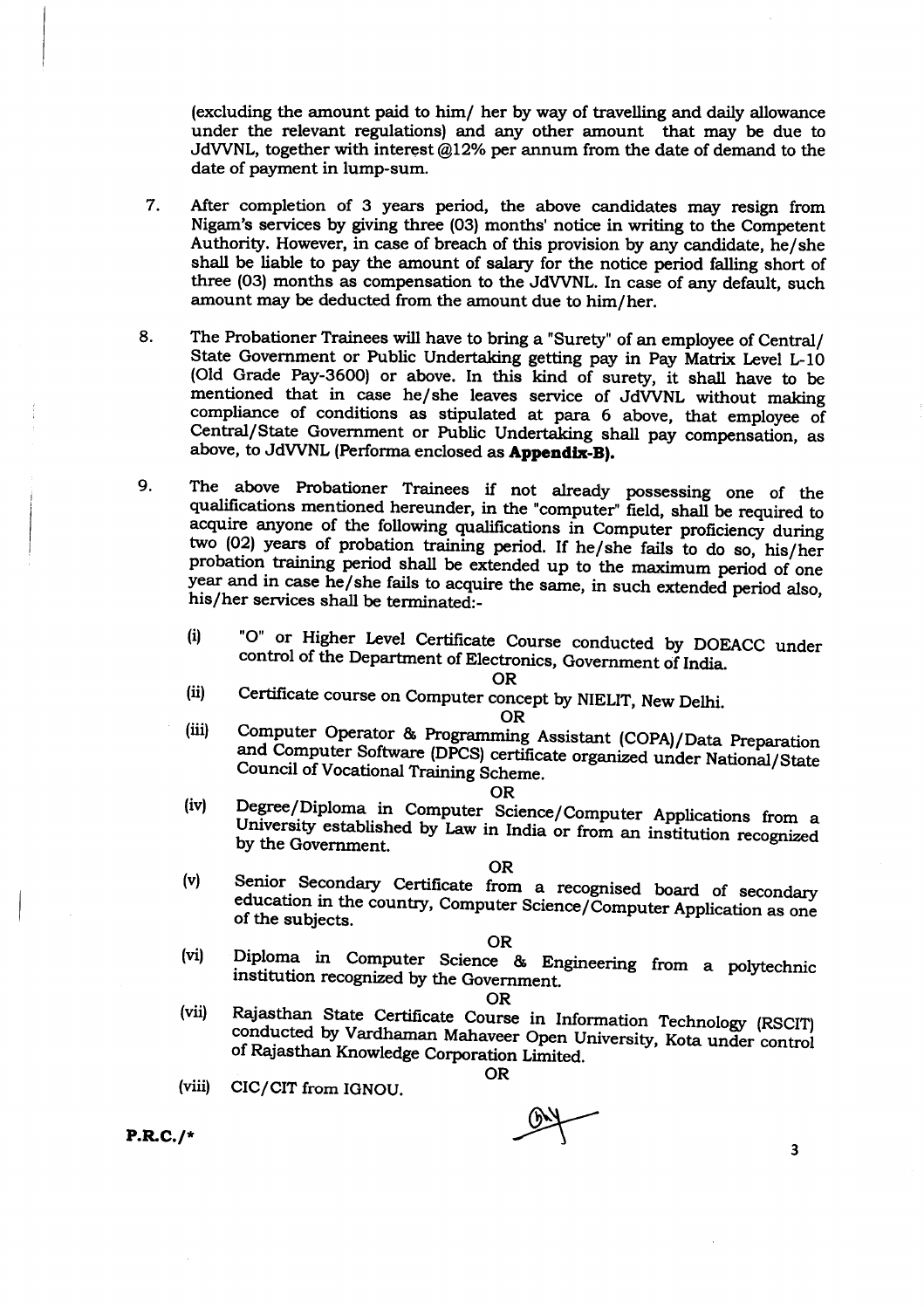If the candidate had already studied computer subject in his/her Graduation/Post Graduation/Professional qualification, then this provision shall not be binding upon him/her.

- No Travelling Allowance shall be admissible for joining as a Probationer Trainee. 10. In case of journey on duty, he/she shall be allowed TA as on tour and in case of transfer made in the administrative interest, only Mileage Allowance and incidental charges on the basis of fixed monthly remuneration shall be admissible.
- These Probationer Trainees shall be covered under the Contributory Provident 11. Fund Rules. Their contribution towards CPF shall be deducted as per relevant provisions from fixed monthly remuneration and the Employer's contribution of CPF shall be borne by the Company in addition to the fixed monthly remuneration. Provided that probationer trainee, if any, who is already in-service of JdVVNL shall be continued to be covered under the CPF Rules or Pension scheme whichever is applicable for him/her by virtue of his/her previous post.
- The above Probationer-Trainees, if not covered by the ESI Act, 1948, shall be  $12.$ covered under the provisions of Medi-claim Insurance Policy/Rajasthan Government Health Scheme (RGHS) (as may be applicable). In case of their transfer from ESI implemented area to non-implemented area, they shall be covered by the Medi-claim Insurance Policy/Rajasthan Government Health Scheme (RGHS) (as may be applicable). Provided that any probationer trainee who is already in-service of JdVVNL shall be continued to be governed by the RCS (Medical Attendance) Rules, 2013 or by the provision of Medi-claim insurance policy/Rajasthan Government Health Scheme (RGHS) (as may be applicable), whichever is applicable upon him/her, prior to his/her appointment to the post of Junior Engineer-I (Electrical) (Probationer Trainee). The controlling officer will ensure that at the time of joining, candidate provides required information/documents and fills enclosed prescribed forms for getting him/her covered under Medi-claim Insurance Policy/Rajasthan Government Health Scheme(RGHS) (as may be applicable).

For this the candidate should bring two (02) stamp size photographs of all depended family members. 13.

Coverage of the "Group Personal Accident Insurance Scheme" will also be extended over these probationer trainees for which the premium shall be deducted in the same manner, as is being done in respect of regular employees.

## No employee shall be allowed to join service until he /she has filled-up enclosed proposal forms as prescribed under "Group Personal Accident Insurance Scheme (GIS)".

- In case of availability of the company's accommodation, the same will be 14. provided as per rules on normal rent, treating the fixed monthly remuneration as "Basic Pay" for the purpose of determination of rent to be deducted.
- Probationer Trainees shall be eligible for Casual Leave of 15 days in a Calendar  $15.$ year and for a period of less than a calendar year, it shall be admissible in proportion on the basis of completed months. They shall also be entitled for Privilege Leave/Terminal Leave, Maternity/Paternity Leave etc. as per relevant

 $P.R.C./*$ 

 $\overline{\mathbf{4}}$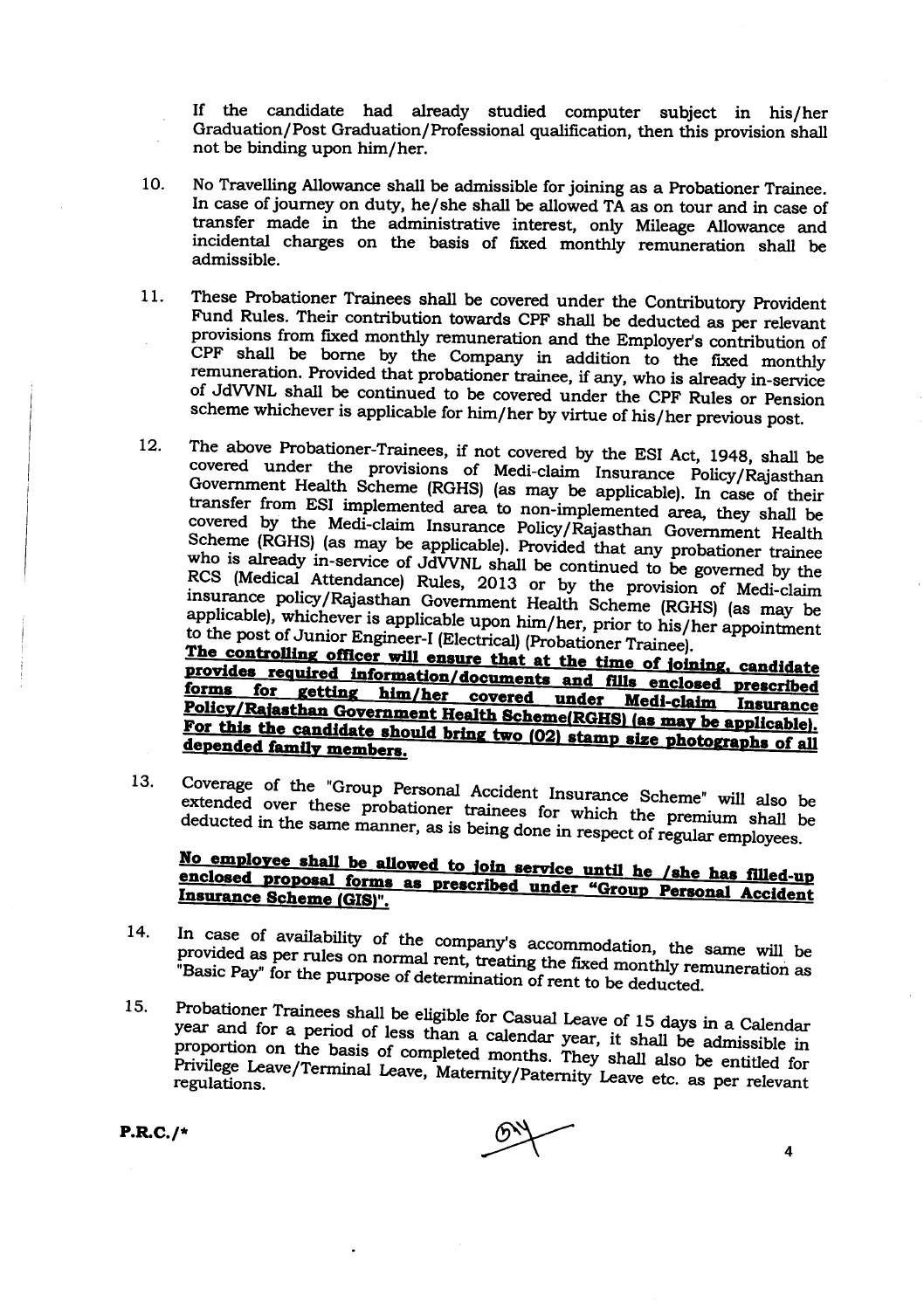- No deputation allowance shall be admissible to a Probationer Trainee, if, deputed 16. to "Foreign Service" for training etc.
- The appointment is subject to Medical Fitness of the candidates. At the time of 17. reporting for joining duty, probationer trainees will have to produce a Medical Certificate of Fitness from a doctor, authorized by the State Government (not below the rank of CMHO/PMO of the District/Superintendent of Hospital associated with the Government Medical College), failing which the appointment order shall automatically stand cancelled without any notice/information. The fee paid for medical examination will be reimbursed by the Nigam if found medically fit and join duty. However, a probationer trainee, who is already inservice of JdVVNL shall be exempted from submission of medical certificate of fitness.
- The appointment is subject to production of character certificate. At the time of 18. reporting for joining duty, probationer trainees will have to produce antecedents/verification report issued from the Superintendent of Police of concerned District where he/she belongs failing which the appointment order shall automatically stand cancelled without any notice / information. A letter in this regard is being issued by JdVVNL to the concerned Superintendent of Police of the District as per address given by the candidates in their application.
- 19. Disqualification for appointment:-
	- No male/female candidate, who has more than one wife/husband, living,  $\mathbf{i}$ . shall be eligible for appointment.
	- No female candidate, who is married to a person having already a wife ii. living shall be eligible for appointment unless the Nigam after being satisfied that there are special grounds for doing so, exempt any female candidate from the operation of this regulation.
	- No married candidate shall be eligible for appointment if he/she had, at iii. the time of his/her marriage, accepted any dowry; **Explanation:** For the purpose of this sub-regulation, "Dowery" has the same meaning as in the Dowry Prohibition Act, 1961 (Central Act 28 of 1961).
	- No candidate shall be eligible for appointment who has more than two iv. children on or after 01-06-2002. Provided that:
		- a. The candidate having more than two children shall not be deemed to be disqualified for appointment so long as the number of children he/she has on 1<sup>\*</sup> June 2002, does not increase.
		- b. Where a candidate has only one child from earlier delivery but more than one child are born out of a single subsequent delivery, the children so born shall be deemed to be one entity while counting the total number of children.
		- c. While counting the total number of children of a candidate, the child born from earlier delivery and having disability shall not be counted. Provided also that any candidate who performed remarriage which is not against any law and before such remarriage he is not disqualified for appointment under the above provisions, he shall not be disqualified if any child is born out of single delivery from such remarriage.
- After joining services of Nigam, they shall not have right to be transferred and or 20. deputed outside TSP areas till they are member of this closed cadre. Thereafter

 $P.R.C./*$ 

5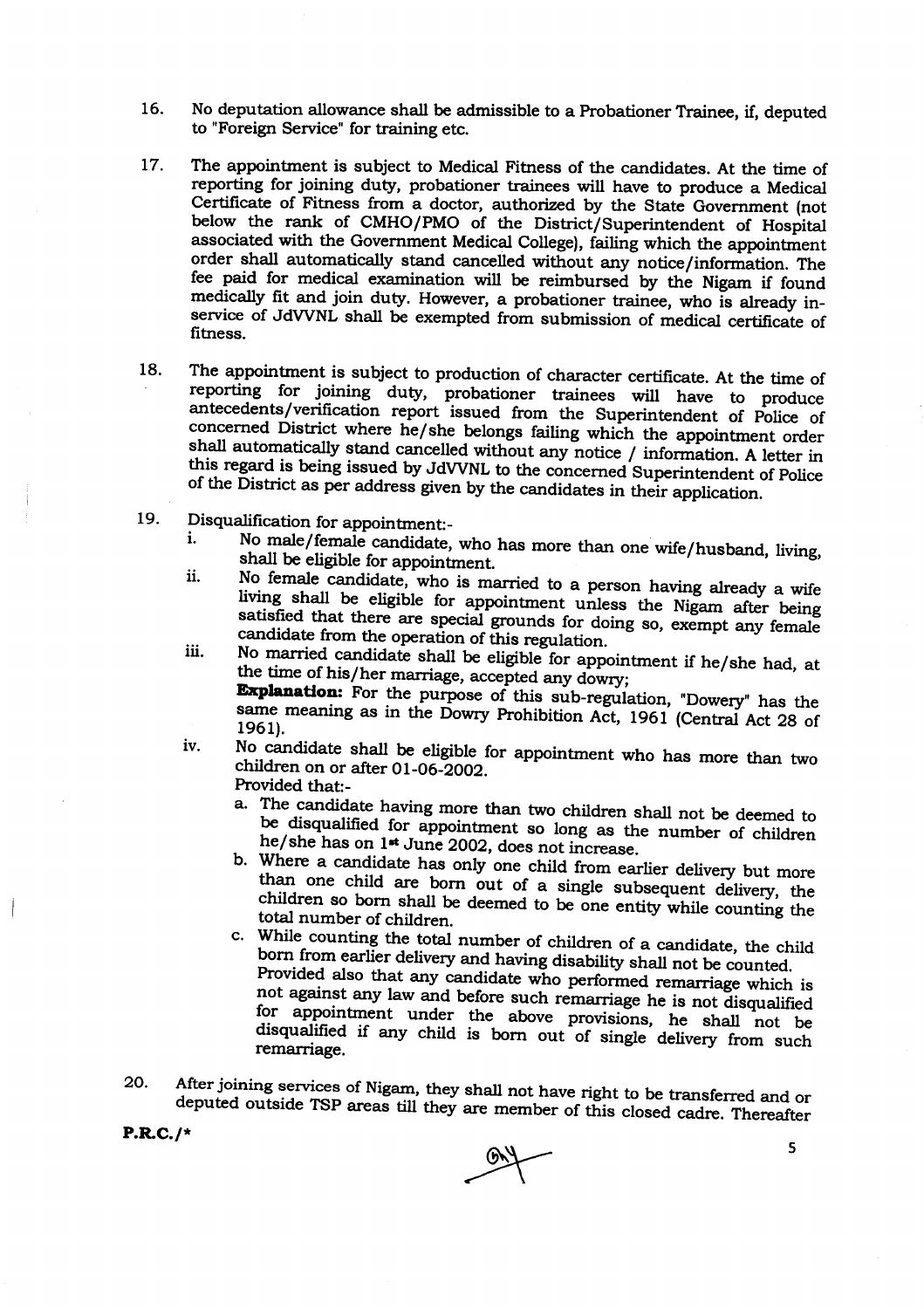they could be posted at any place under the jurisdiction of JdWNL or in any Project under the management/ control/ partnership of JdWNL or its subsidiaries.

- 21. Other terms & conditions of service will be the same as are applicable to the employees of JdWNL of similar category.
- 22. No request shall be entertained for transfer during the period of probation training.
- 23. The above candidates will have to submit the following certificates/documents in original for verification, along with Photostate copies duly self-attested thereof, for office record at the time of joining duty:-
	- (i) Certificate/Markssheet of Secondary School Exam in which Date of Birth
	- (ii) Degrees & Certificates of all Educational and Professional/Higher qualification, along with Marks-sheets of all years/ semesters.
	- (iii) Certificate of SC/ST or BC/MBC of Non-creamy layer or EWS (Latest i.e. issued not more than twelve months prior to the last date prescribed for filling up application), as the case may be, issued by the concerned Competent Authority of Rajasthan State only (if applicable). In case of BC/MBC Non-creamy layer, if a candidate not having latest certificate as mentioned above and still belongs to Non-creamy layer status, he/ she should submit an Affidavit in conformity with law on non-judicial stamp worth Rs. 50/- with regard to still having Non-creamy Layer status of BC/MBC category. Such affidavit can be given for maximum three years.
	- (iv) In case of Physically Handicapped candidates, Medical Certificate (indicating type & percentage of disability) issued by the concerned
	- (v) Marriage Registration Certificate issued by the concerned Competent Authority or Affidavit (if married).
	-
	- (vi) In case of a widow, death certificate of her husband.<br>(vii) In case of Divorcee, Decree or certificate issued by the competent court granting divorce.
	- (viii) In case of married, an affidavit clearly indicating name and date of birth of all children, including adopted and step children or an affidavit, if having no children.
	- (ix)
	- Bonafide Resident Certificate.<br>An Affidavit on non-judicial stamp paper worth Rs. 50/- duly attested by Notary Public that no criminal case is pending against you in any Court<br>and you have not been convicted in any criminal case. If you have been<br>convicted or any criminal case is pending against you, the detail should be<br>men  $(x)$
	- AVVNL/JdVVNL or anywhere in service. Candidates already employed with Govt. Departments/PSU/Autonomous Bodies will have to produce 'No Objection Certificate (NOC)' from the employer at the time of Joining<br>Service. (xi)
	- All other documents, as per details given in the advertisement and/or call letter. (xii)
	- Experience certificate, if applicable. (xiil)
	- A Bond (Performa of the Bond enclosed as Appendix-A) on Non-Judicial stamp of Rs.500 / - issued in the name of candidate. (xiv)

P.R.C.7\*

6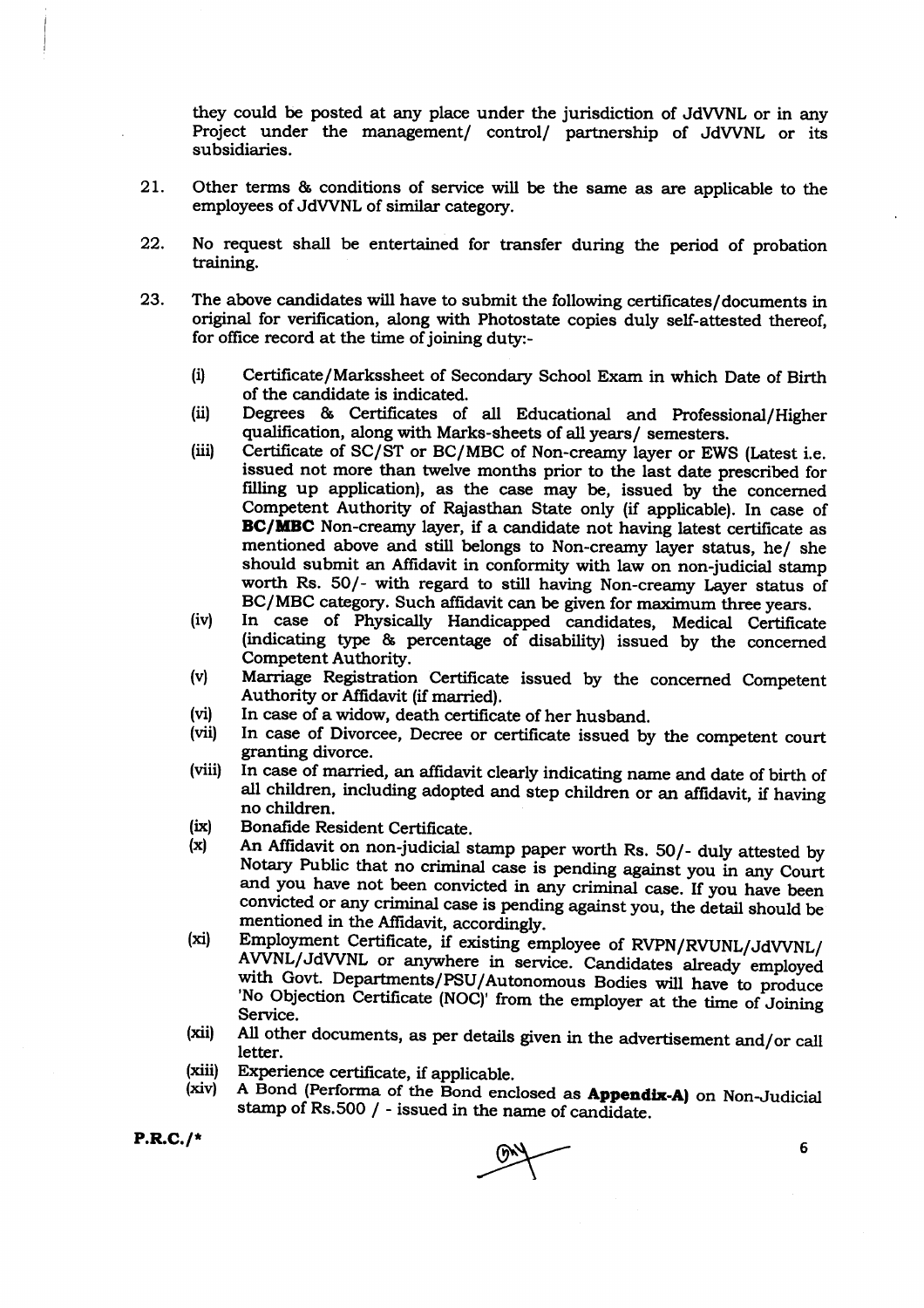- (xv) A Surety by an employee of Central/State Government/PSU on Nonjudicial stamp of Rs.500/- (Performa of the Surety enclosed as **Appendix-**B). The Non-judicial stamp is to be purchased in the name of the Person who is signing the Surety.
- (xvi) A self-attested photo copy of Identity Certificate of the Surety issued by his/her Department/Company/Employer and self-attested photo copy of address ID. Date of retirement should also be given.
- (xvii) Medical Fitness Certificate issued from a Doctor as per condition No. 17.
- (xviii) Antecedents/Verification Report issued from Superintendent of Police as per condition No. 18.
- (xix) Acceptance under own handwriting and signature, on a Photo state copy of this appointment order, clearly stating that "I have gone through the Terms & Conditions of my appointment as "Probationer Trainee" on the post of Junior Engineer-I (Electrical). I have understood all of them and I accept all these Terms and Conditions".
- (xx) An undertaking regarding not smoking & not chewing Gutka as per Appendix-C.

Willing candidates, to whom the above terms & conditions of appointment are acceptable, may report for joining their duty in the office mentioned against name of each candidates on or before 25<sup>th</sup> April, 2022 failing which this offer of appointment will stand automatically cancelled without any notice/information.

By order,

(MUKEŚH CHOUDHARY) R.A.B.

SECRETARY (ADMN.) JODHPUR DISCOM, JODHPUR

Copy to the following for information and necessary action:-

- The CE/Addl. CE/Dy. CE/ZCE( ), Jodhpur Discom, 1.
	-
- The Chief Controller Of Accounts, Jodhpur Discom, Jodhpur. 2.
- The Company Secretary, Jodhpur Discom, Jodhpur. 3.
- The Chief Accounts Officer(
), Jodhpur Discom, 4.
- The TA to Managing Director, Jodhpur Discom, Jodhpur. 5.
- The superintending Engineer (IT-DSM), Jodhpur Discom, Jodhpur for uploading on Nigam Website. 6.
- 7. The Superintending Engineer ( ), Jodhpur Discom
- 8.
- The Joint Director Personnel, Jodhpur Discom, Jodhpur.<br>The Addl. Superintendent of Police(Vig.), Jodhpur Discom, Jodhpur.
- 
- 9. The Addl. Superintendent of Police(Vig.), Jodhpur Discom, Jodhpur.<br>10. The PS to CMD, Jaipur Discom, Jaipur<br>11. The Concerned Controlling Officer / PO (O&M), -------------. He is advised to check the original documents as mentioned herein above at the time of accepting the joining report of the candidate. The "Bond" and "Surety" on non-judicial Stamp Paper of Rs. 500/- each, declaration of acceptance of terms & conditions of appointment in JdWNL on the Photostat copy of the Appointment Order and Medical Fitness Certificate alongwith antecedents/ verification report should also be taken from the candidates. The antecedent/ verification report of candidate should be issued by the Superintendent of Police of the concerned district, to which he/she belongs. The concerned controlling officer will also

 $P.R.C./*$ 

 $\overline{7}$